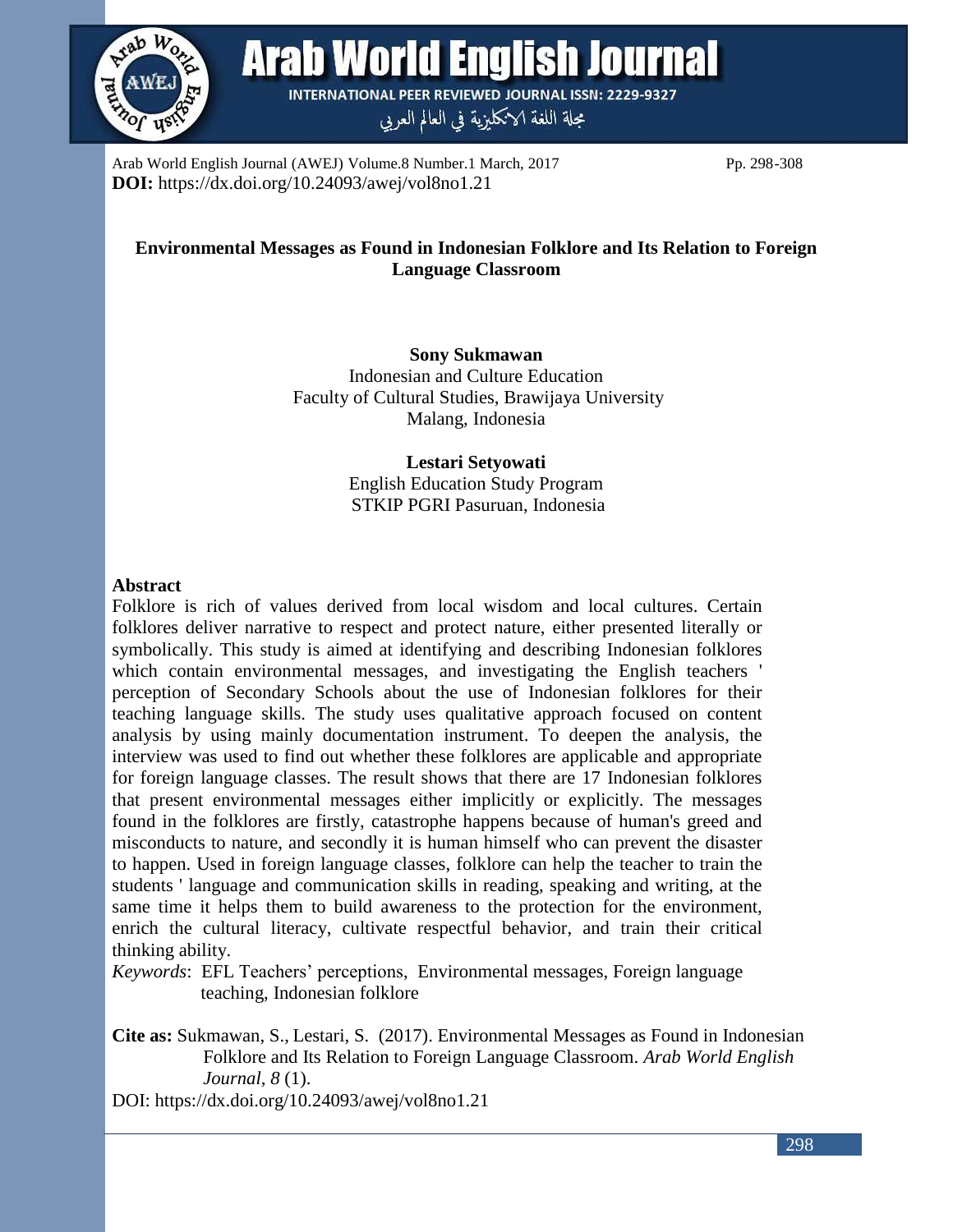### **Introduction**

Nowadays, the exploration of natural resources and industrial development in the field of economics often lead to environmental damage. The anthropocentric behaviour which is said to be on the behalf the welfare proved to be unfavourable for the environment. The natural disaster, just to name a few, such as flood, draught, famine, and extreme weather condition, are not uncommon as they are shown almost every day on mass media. Indonesia, a nation which is rich in cultures, ethnicities and natural resources, lies in the equator surrounded by the ring of fire. The natural disaster caused by the evolution of nature, such as earth quakes and volcano eruptions have become 'friends ' for Indonesian people. However, when natural disasters are caused by human interference, the occurrences become unpredictable and unanticipated. The damage may deliver broader impacts not only to people but also to other ecological life.

To prevent this from happening, there should be real and integrated actions between the government and the community to raise awareness of the danger of human misconducts toward nature, to lessen the impact of the disaster if it occurs , and to build optimism to maintain life in sustainable manner. One way for doing this is through education. Education enables younger generation to be the agent of change. Through education, the young generation learns the value of respect and love , and learn that they should live side by side with their environment, and make them aware that they need nature to sustain life.

The responsibility for taking participation in environmental protection belongs not only to the government, environmentalists, scientists, and human right activists, but to language teachers as well. Cates (1990) believes that language teachers have at least two reasons of why they should care about global problems. The first reason is ethical reason, and the second reason is personal reason. He argues that the profession of being language teacher has moral responsibility for society to apply his specialty for taking participation in solving world problems. He strongly believes that it is not right for language teachers to focus only on their teaching of language and communication skills, but ignore the global problems that lay ahead. Therefore, incorporating global issues , such as environmental awareness , in language classes is strongly suggested because, after all, these issues are content-based and theme-based (Cates, 1990; Gursoy, 2010; Gursoy & Saglam, 2011).

As suggested by Cates (1990), the incorporation of global issues in language classes can take many forms, such as through the teaching methodology, course design, activities outside the classroom, and teaching materials. A type of instructional material which is rich in life values is folklore that includes legend, myths, and tales. Folklore is basically an oral tradition passed down from generation to generation that is rich in lessons of wisdom. It also offers, initiates, stimulates, and even mobilizes certain values of life . The moral values found in) folklores can be in the form of individual morality, social morality, moral divinity, and nature morality (Sukmawan, 2016). He further states that in relation to nature morality, folklore teaches that human being must seek balanced life with nature, in which human should make adjustment to the environment in a good and right way and consider nature as a source of life. The use of folklore as instructional materials can contribute to the shaping of sensitive mentality of young generation, not only to appreciate life but also to the efforts of rescuing and preserving the environment as well as triggering awareness of the potential catastrophe caused by human ignorance to the environment (Sukmawan, 2016).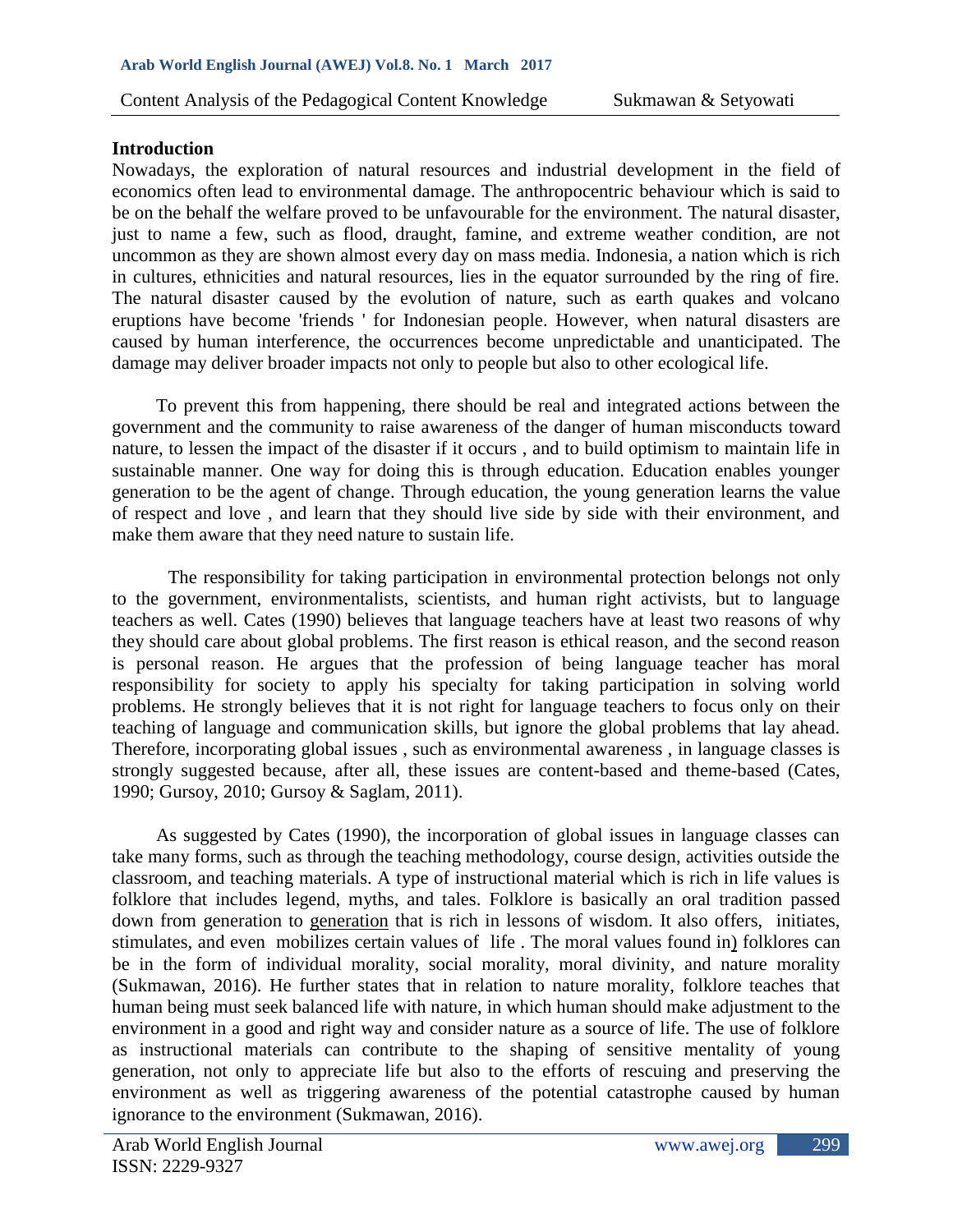Indonesia, as an archipelago nation, has thousands of folklores belongs to hundreds of tribes living in the islands. These folklores, if all are documented properly, can become valuable teaching resources for foreign language classes oriented to local culture and local wisdom. In its position as a literary work, Indonesian folklore has a set of literary characteristics and has a potential to be the object of literary criticism. In its function as a medium of representation attitude, outlook , and the public response to the surrounding environment, the Indonesian folklore potentially brings the idea of the environment, including the values of environmental wisdom. This is reasonable since Indonesian folklore developed and sourced from their natural environment.

Folklore as literary works benefits language learners in many ways. It enriches the students ' competence in linguistics and cultural awareness as well as introducing the students with real life context and triggering their personal involvement (Floris, 2004). Floris (2004) further argues that literature has its richness to be used in EFL classroom. Similarly, Rahimi (2014) also says that literature has an important role in helping the students to achieve its best. In addition, Babaee & Yahya (2014) confirm that literature is an influential tool in foreign language teaching.

In relation to the research on the use of literature in language teaching, some researchers are interested to find out how literary work benefits learners . Setyowati (2016 ) analyzes the students ' ability to write essays by using literary works. The result shows that many students are able to state their thesis in the introduction, although they are not able to develop their essay based on the thesis. Other finding also shows that only twenty five percent of the students that are able to restate their thesis in the conclusion and two thirds of them produce less than 250 words essay. Fabusuyi (2014 ) conducted a study focusing on the use of folktales for teaching German . He concludes that the use of folktales in foreign language classroom are practical and effective since they serve not only as authentic materials for language teaching, but also provide the cultural awareness and the value of appreciation for other individuals.

Unfortunately , not many researchers work in the area of environmental literature which focused on Indonesian folklore. However, few still can be found. Firstly, Sukmawan (2014) investigates the verbal folklore used by Arjuna Slope people in East Java. He finds out that the verbal folklore used by the community contains many apocalyptic ideas which are identifiable from the story of the giving names of certain places in the area, such as the name of the village, and the the name of the sacred sites in the region. Secondly, a study conducted by Kaltsum & Utami (2015) who explore the type of Indonesian folklore appropriates for teaching English to young learners. They use Javanese and Sumatran folklore under study and investigate the intrinsic elements of the folklore. The result of the research shows that Lake *Toba , Roro Jonggrang , Timun Mas , Malin Kundang* , and *Ande - Ande Lumut* are the folklores appropriate for young learners development since they contain religious, individual, and social values.

In relation to language teaching, the previous studies only see the use of folklore from the point of view of the students and in how folklore benefits them . Moreover, the previous researcher also only explores the values dealing with human to human relationship and human and self relationship. In this present research, the folklores studied are those that revolve around the origins of a place or the name of a particular area, such as mountains, lakes, swamps, water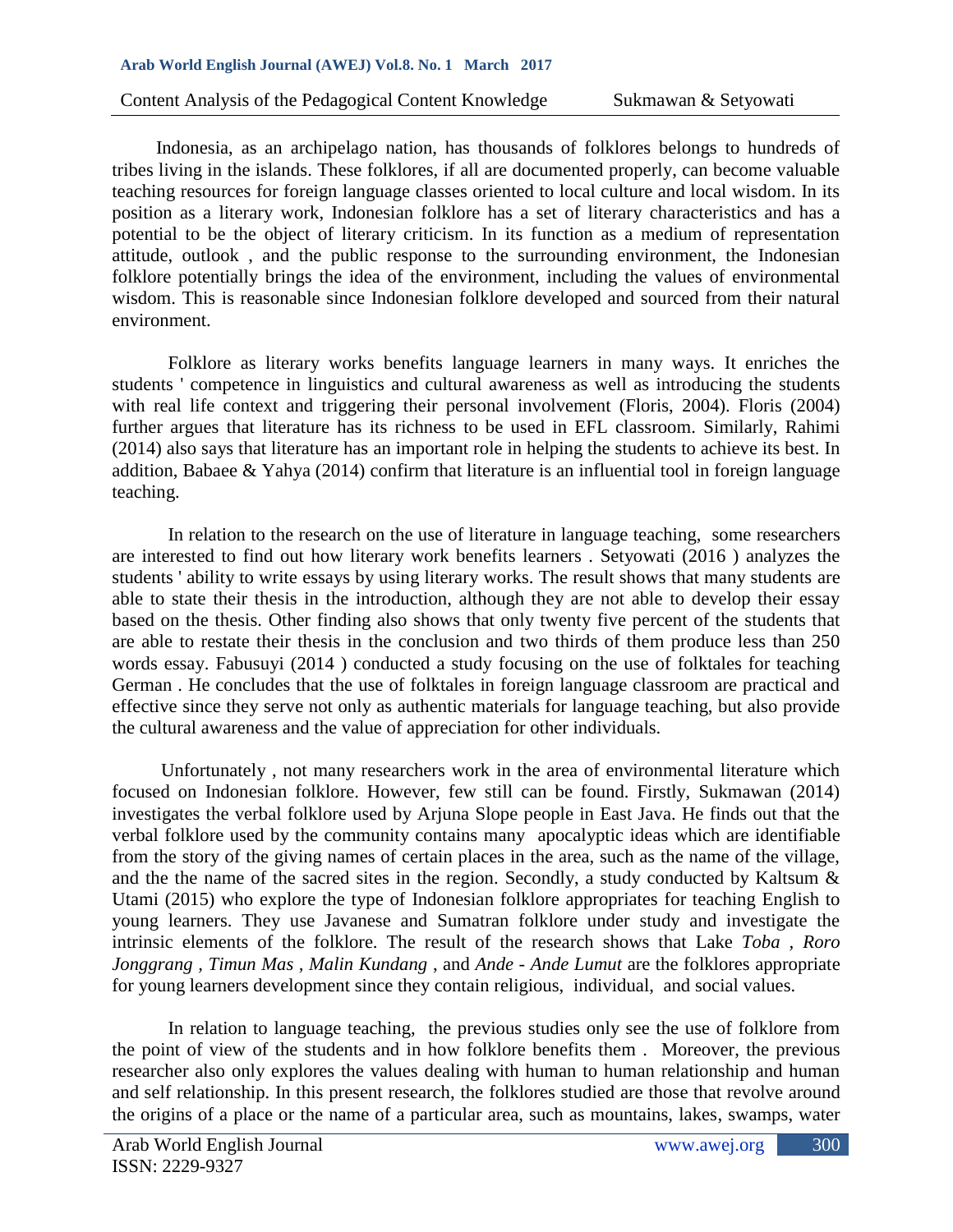spring, and hills. Nurcahyo (2014: 17-18) states that these sort of folklores are included in the geo-culture or geo-mythology because they attempt to associate the relevance of culture, myths, legends, folklore of an area with geological events. Within Indonesian context, there are many folklores featuring disastrous events caused by human behavior. A type of folklore that display the events of destruction of nature implicitly or explicitly can be called as apocalyptic literature (Thompson, 1997; Garrard, 2004). This present study, therefore, is aimed at investigating the Indonesian folklores that deliver environmental values either literally or symbolically, and how the English teachers perceive the use of folklore in their language classes.

### **Method**

This research uses qualitative content analysis design as it attempts to describe objectively the apocalyptic literature represented by Indonesian folklore The procedure of the research is to analyze the text content that results in descriptive data , that is in the form of words and sentences. The instrument used to analyze the data is mainly documentation. The researchers documented Indonesian folklore published in the collection of Indonesian folklore books . The data collection of the folklore took place in December 2016, and January 2017 for the interview. There were 60 Indonesian folklores from 16 Indonesian provinces. These narratives were published by Skylar Books entitled *Dongeng dan Cerita Rakyat Nusantara* written by Siregar in 2015 and published by Pustaka Agung Harapan Surabaya , entitled *Kumpulan Dongeng Binatang* written by Ikranegara (In press). The researchers synthesized Thompson (1997) and Garrard (2004 ) ideas to set up the indicators of apocalyptic literature, a type of literature that features environmental disaster. Simple codification was used to ease the researchers to analyze the data. Based on the list of indicators, the Indonesian folklores categorized in the apocalyptic literature were reduced into 17 folklore appropriate with the indicators.

To answer the research problem in relation to whether the folklore is relevant to be used for teaching foreign language, the researchers used interview. The researchers interviewed the English teachers in secondary school in Pasuruan, East Java, Indonesia. There were six English teachers interviewed by the researchers by using semi guided interview. The questions on the interview ranges of whether the teachers have applied Indonesian folklore in their teaching of language skills, the reasons why they chose the story, its relation to environmental issue, the advantages of using them for language classes, and how they used them . Simple codification was used to analyze the data of the interview.

### **Finding and Discussion**

### *Indonesian Folklore with Environmental Messages*

Based on the theory of Apocalyptic literature, it was found that there are 17 folklores that fulfill the criteria . The criteria of apocalyptic literature are synthesized from Thompson (2007 ) and Garrard (2004 ). Two stands out characteristics of this type of literature are firstly, the narrative has a crisis because the world is in catastrophe as a result of the destruction of nature in which the damage cannot be reversed and secondly, the story tells about the end of the world with the basic theme is the fight between the good and the evil.

# *Human Causes*

Based on the data, the environmental messages found in folklores are classified into two, namely the cause and the prevention. Firstly, natural disaster can happen because of human's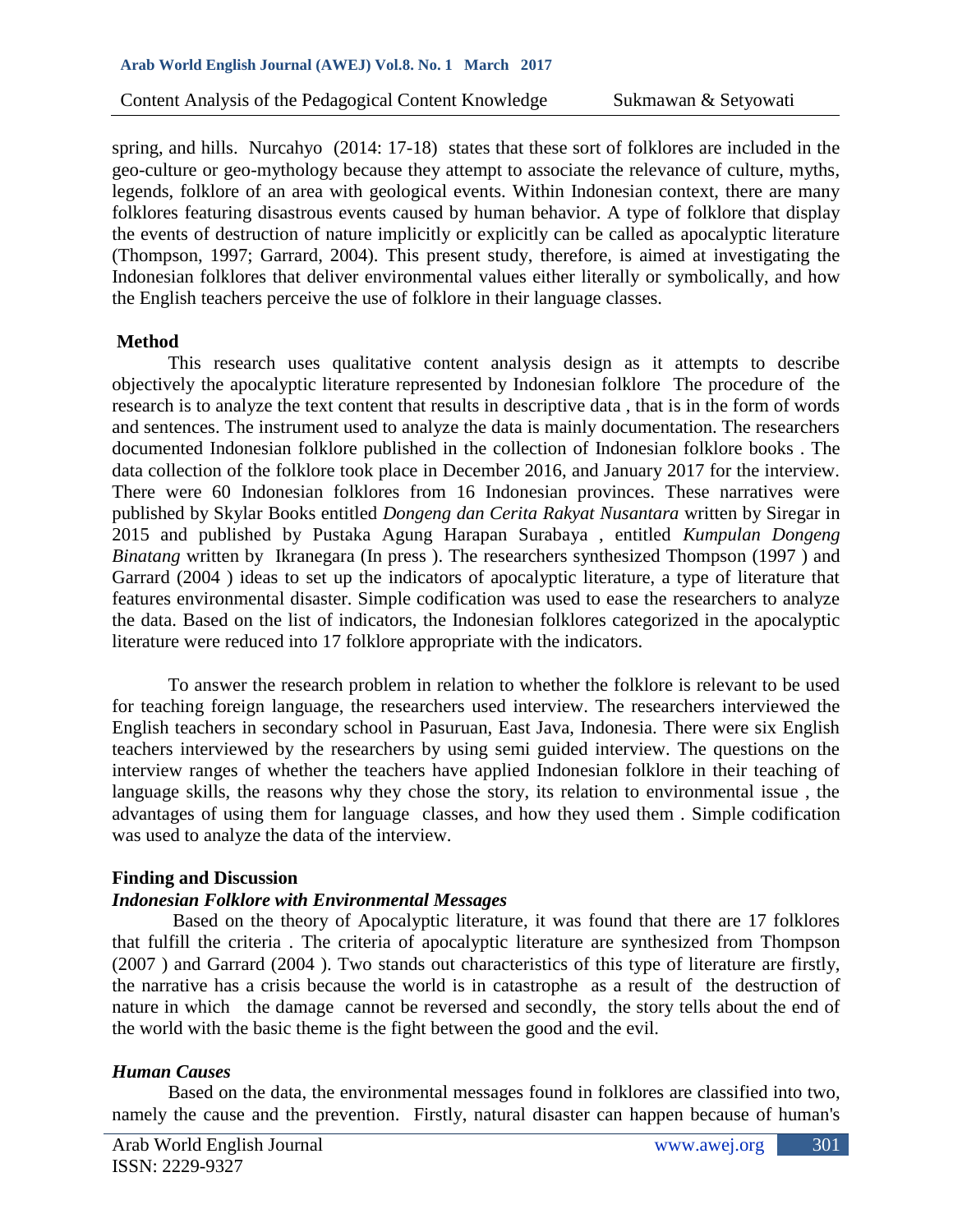#### **Arab World English Journal (AWEJ) Vol.8. No. 1 March 2017**

Content Analysis of the Pedagogical Content Knowledge Sukmawan & Setyowati

greed, rage, stubbornness, and disobedience. There are 12 Indonesian folklores belong to this group. They are the folklores that come from North Sumatra (*The Origins of Lake Toba, Samosir Hill* ), West Sumatra (*The Origin of Maninjau Island , Malin Kundang*), Riau (*The Legend of Senua Island , The Origin of Dumai* ), Jambi (*The Origin of Negeri Lempur* ), Bengkulu (*The Originof Tes Lake, The Legend of Balai Stone*), West Java (*Sangkuriang, The origin of Cianjur* ), and Bali (*Calon Arang* ). In other words, the disaster happens because it is 'encouraged ' by the character.

One of the examples of the narratives is *The Origin of Tes Lake* from Bengkulu. The story tells about a powerful man, named *The Bitter Tongue* who cut down trees in the forest to make paddy field . He threw away all the soil he shoved to the river every day.

The Bitter Tongue started his job by cutting down the trees with his axe and cleared the bush with a machete. After that, he was soon plowing the vacant land, and threw the soil into *Air Ketahuan* River. (HC/*The Origin of Tes Lake, p.50)*

In the narrative, he had been reminded by the people and the elder of the *Kutei Donok* Village not to cut down the trees too many and not to throw the soil to the river because it would clog the stream and could drown the village. But he was so stubborn and ignorant because of his ambition to planting paddy as much as he can. In the end, the piling soil formed an island that stopped the flow of the river. Then the overflow water drowned the entire village.

The story of *Tes Lake* shows a clear message that excessive land conversion became the beginning of the emergence of environmental disaster. The human greed of wanting more have caused problems not only for himself , but also for other people. Human behavior becomes the central node of all mischief on the earth, including environmental damage.

The example of the narrative which symbolically deliver environmental message is the story of Malin Kundang from North Sumatra. This folklore is so famous that almost every Indonesian and Malayan are familiar with it. The story tells about a boy named Malin Kundang who lived with his old mother. They lived poorly until one day Malin Kundang decided to go on a sail , and saw a merchant's ship raided by a small band of pirates. He helped the merchant and defeated the pirates. As a sign of a thankfulness, the merchant asked Malin Kundang to sail with him. Years passed, and Malin Kundang became the merchant himself, had a beautiful wife , and a good life . One day, his ship anchored in his village. People recognized him and told Malin's mother. The poor lady went to see Malin Kundang because she missed him. But Malin denied her because he was ashamed of his old, poor and ugly mother. He expelled his mother from his ship and set a sail.

Malin pushed his mother and denied her. Malin's mother was very sad. She cried and prayed to God to turned his son into a stone. Thunderstorm came and the sea became angry. The huge wave wrecked and drowned the ship with all people in it, but it threw Malin Kundang away to an island. There, he turned into a stone. (HC/*Malin Kundang, p.19)*

In Indonesia, the figure of a mother is highly respected . The Indonesians called their home (country) as *Ibu Pertiwi* or the motherland. The values of respectfulness to a mother come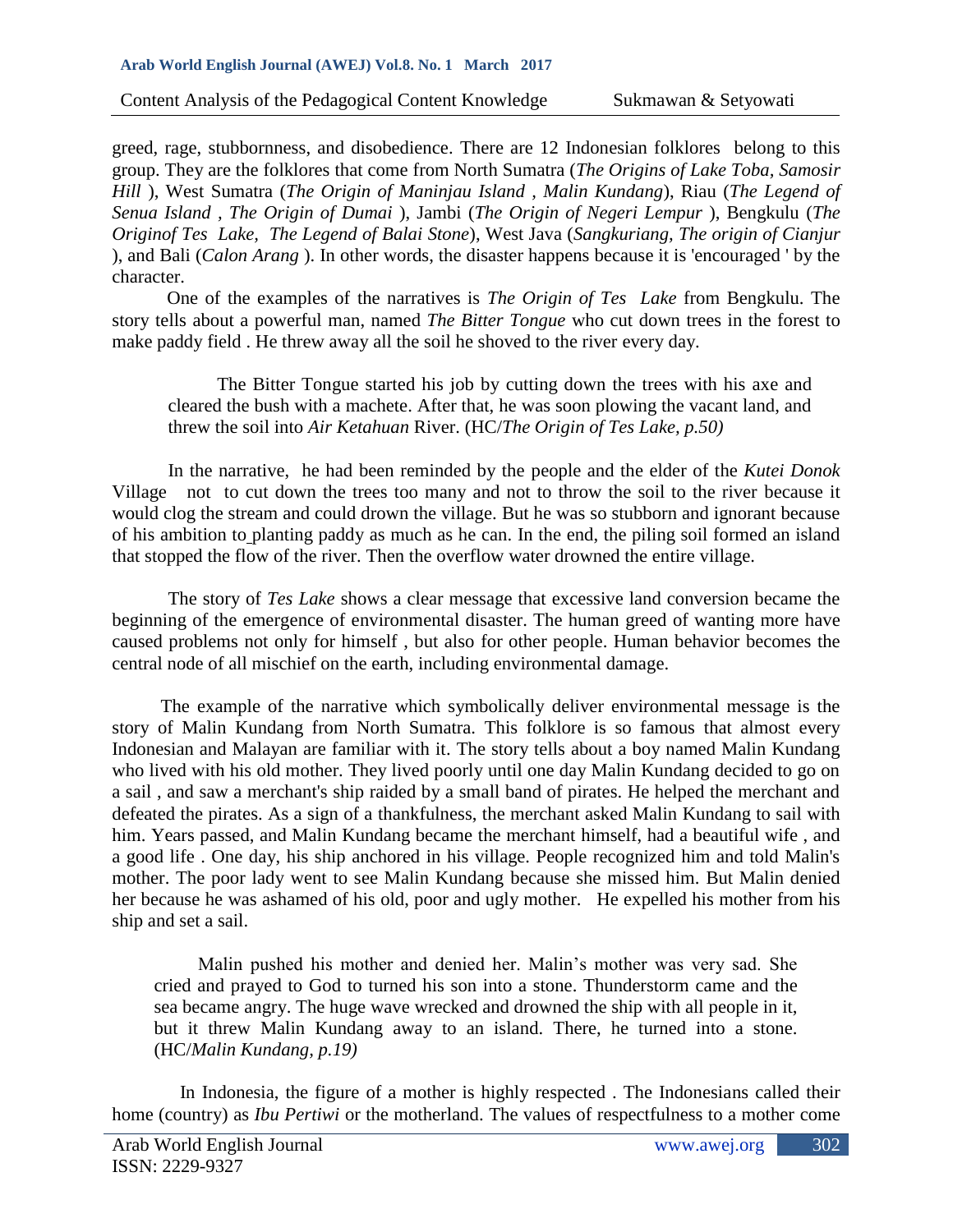from Islamic teachings and cultural norms . Therefore, since in early childhood, kids are taught to respect their parents, especially their mother, and were forbidden to speak loud to them . For Minangkau people in North Sumatra, it is believed that God will get angry if the son/daughter makes the mother angry (Yusriwal , 2014 ). Reading at a glance, this story seems to have nothing to do with environmental messages. But, the world of literature works with symbols. Plant (1980 ) asserts that women have long been associated with nature because women and nature share many similar characteristics, such as having the traits of sensitivity , *submissiveness*, a giver and supporter of life in which both have two faces, one, submissive and nurturing; the other " wild and uncontrollable " as was the storms, droughts, earthquakes, hurricane, and other natural disasters.

If the narrative is analyzed further, Malin's mother can be symbolized as the motherland. When Malin treated his mother badly, nature became angry and disaster happened. The sea drowned his ship with every innocent person on board. In reality, that would happen if human treats the nature badly. The act of a person that damages the environment would affect other people . Those who are innocent would also suffer from one's misconducts.

# *Human Prevents*

Secondly, the natural disasters are prevented from spreading wider because human has intention to stop the catastrophe . Some Indonesian folklores have a hero/heroin character that becomes the savior of others by defeating the evil and prevent disaster because he/she has power to do so. The folklores that belong to this category are *The Legend of Timun Mas and Ajisaka* (Central Java ), *Si Kelingking* (Jambi), *The Legend of Bali Strait* (Bali), *The Legend of Gading Cempaka Princess* (Bengkulu), *Beru Dayang* (North Sumatra).

One of the example of the narrative in the second category is *Beru Dayang*, a folklore from North Sumatra. The folklore tells about an extreme drought and a famine that endanger human life. Two children found a strange plant which was the incarnation of *Beru Dayang*, a child who died of hunger. A voice told the king to plant the seeds and to take care of it to end the disaster. From the story, it can be seen that the value was transferred to the reader to always take care of the nature so that the same crisis would not repeat itself.

When the King and the people gathered around to see the fruit, suddenly a voice from the sky was heard, saying that the fruit was the incarnation of a boy, named *Beru Dayang.* The voice ordered the people to plant the seed of the fruit and to take care of it very carefully. …If the request was carried out, the people would never starve. (HP/*Beru Dayang, p.8*).

Other well-known folklore in Indonesian context is the tale of *Timun Mas* or the Golden Cucumber from Central Java. The story is about an old widow who wanted to have a child. She prayed and a giant heard it . The giant had her magical cucumber seeds and said that a baby would come out from the cucumber. In the deal, the giant said that he would eat the child if it was a girl, but he would let the child alive if it was a boy. It turned out that the baby was a girl and she grew up into a beautiful one. She was named *Timun Mas* (The Golden Cucumber). The giant came to the widow's hut to eat the girl, but the widow asked *Timun Mas* to run away before the giant arrived at their hut.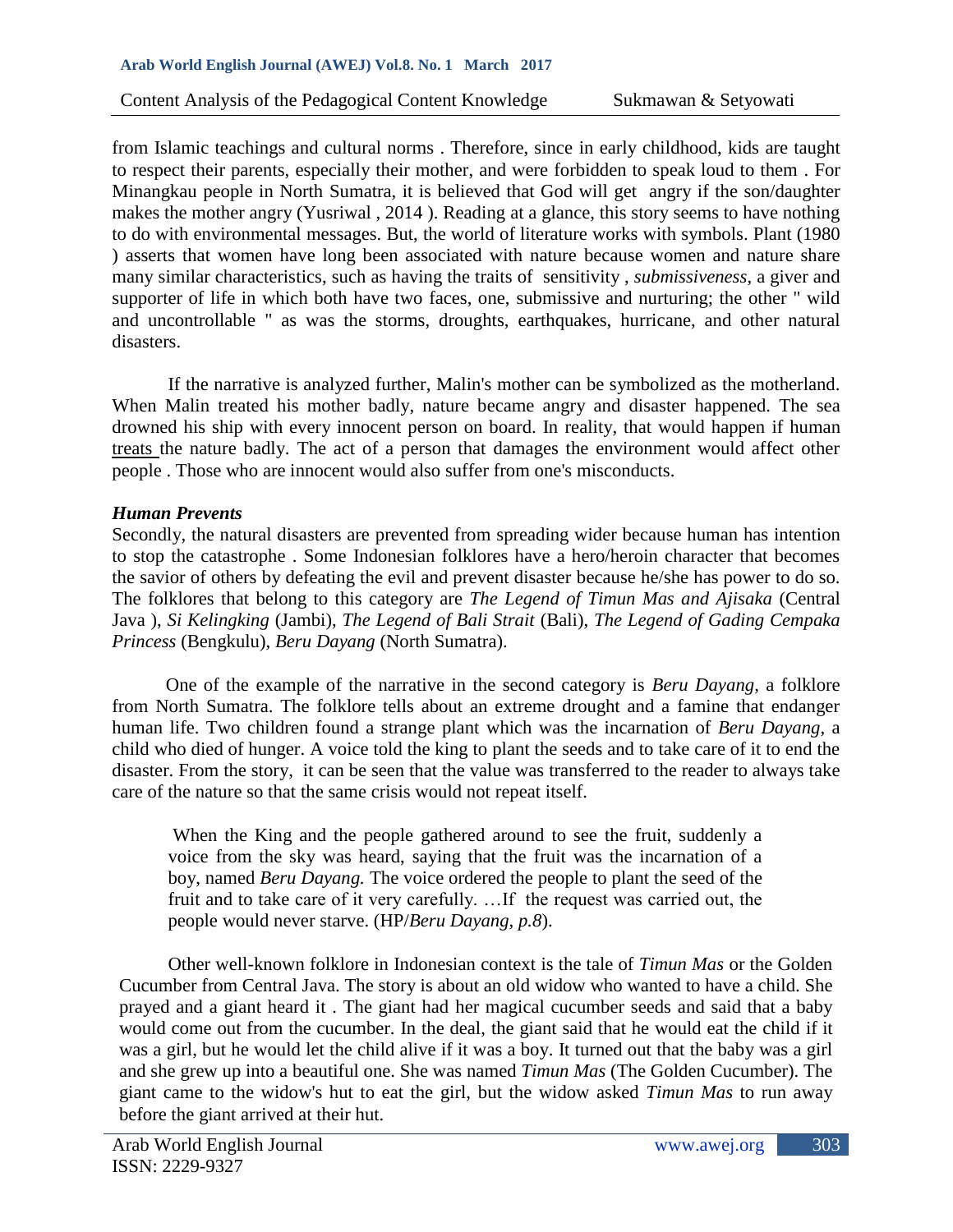"*Timun Mas, I'm happier of you go. The giant will eat you alive if you stay. Here, take these with you. Use these whenever you are in danger."* The old widow gave *Timun Mas* some magical stuffs; cucumber seeds, needles, salt, and shrimp paste. (HP/*Timun Mas, p.109)*

In the narrative, it was told that whenever the giant almost caught her, *Timun Mas* threw each of the magical stuff. The cucumber seeds became a wide cucumber field, the needles became the bamboo forest, the salt became the sea and the shrimp paste became a quicksand. In the end, the giant was tired chasing, and drowned in the ocean of quicksand. This folklore is a survival narrative and full of symbolisms. The giant is the symbol of disaster, and the magical stuffs brought by Timun Mas are symbols of nature. When human befriended with nature , the disaster can be prevented if not minimized.

The environmental messages delivered by folklores either explicitly or implicitly show the importance of treating nature appropriately or maintain balanced relationship. Folklore which contains the beliefs system can help human to have decent attitudes to the environment that can play an important role in conservation practices ( Schmonsky, 2012). Disaster happens because of two things. Firstly, it happens because of a change in natural phenomenon (natural disaster), and secondly because man made them as a result of human negligence (man-made disaster) (Adams, 2011) . The man-made disaster, such as forest fires, draught, floods, and global warming are the natural response of the mother land because human should take responsibility for their actions. The only one that can prevent the man-made disaster is human himself by living in harmony with nature and start realizing that whatever human does to the environment, whether it is destructive or inventive, will affect other biological life.

# *The Relevance of Folklores in Language Classes*

Six English teachers were interviewed by the researchers to find out their opinion of the relevance to using folklore in teaching English. The result shows that all of the teachers agree that the use of Indonesian folklores can be used to teach English especially for narrative genre.

*" I think folklore can be used for teaching narrative . Yes, it's good because the students can appreciate their own culture " (Dt 1/Di/Q1 )* 

*" Sure can . Folklores are included in narrative text which have to be taught to the secondary level students ." (Dt2/Id/Q1 )* 

*" Yes Sure . Myth and legend are in the form of narrative . I think they are folklore too. I use it for writing materials ." (Dt 3/Ba/Q1 )* 

*When the teachers were asked how they applied folklore in their teaching to teach particular skills , they came up with different answers .*

*" I use folklore for teaching narrative reading . The students are familiar with the story , only that it is written in different language. ". (Dt 1/Di/Q2 )*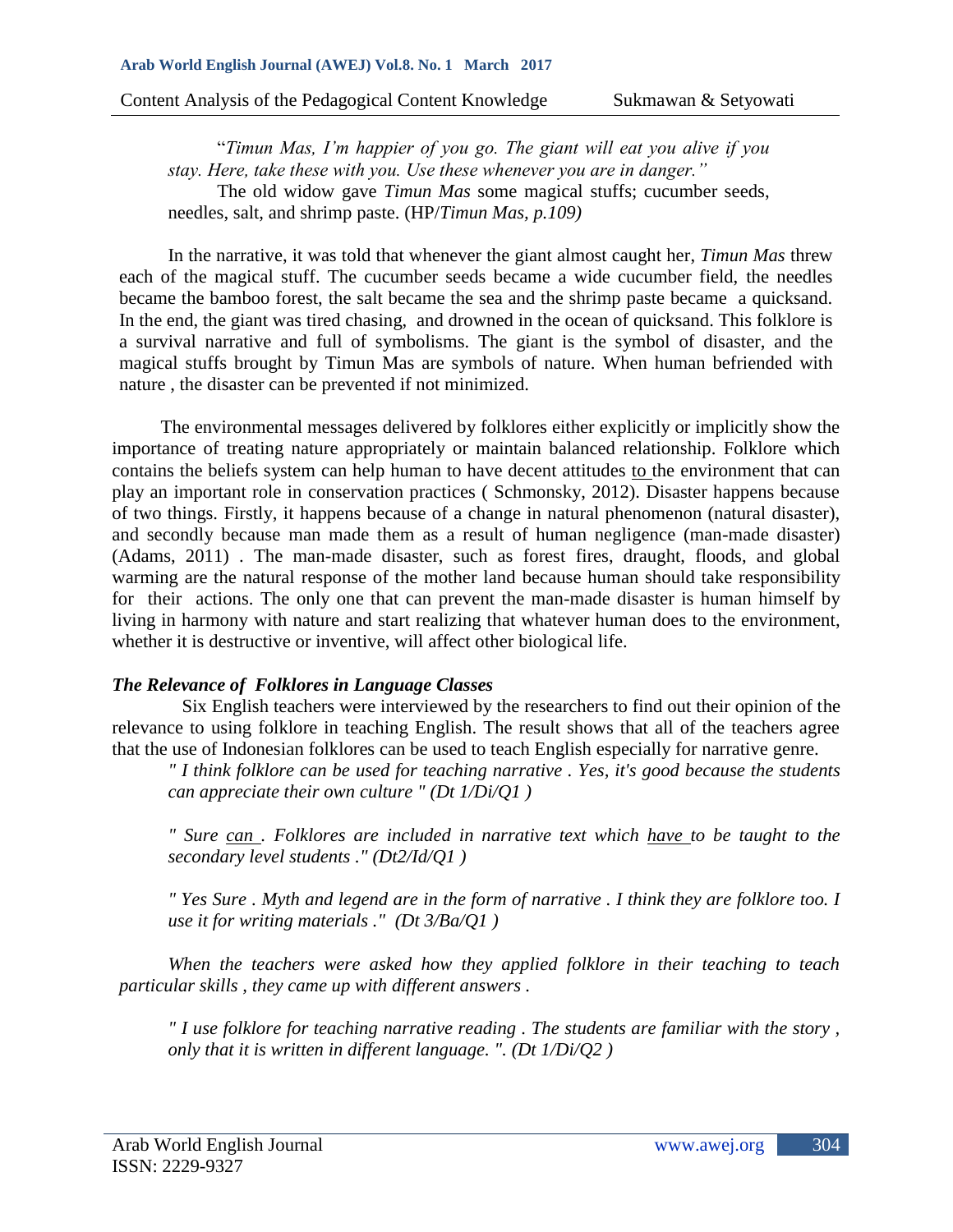*" I use Indonesian folklore for narrative speakin . In my class the students do retelling stories . I often use Malin Kundang, a folklore from West Sumatra. Well, sometimes I use Western folklore as well .". (Dt 4/An/Q2 )* 

*" I use folklore usually for writing skill ." (Dt 3/Ba/Q2 )*

For speaking activity, folklore can be presented only in pictures without words. The students tell the series of events illustrated with the series of pictures and retell them . Research shows that the use of Indonesian folklore pictures series can enhance the students' speaking ability in narrative text (Mirza , 2014). In her research, the students were given a set of picture series of Indonesian folklore, then they were asked to retell them.

The researchers also asked the teachers why they choose to use folklores in their classes. Most of them said that Indonesian folklores are rich in moral values and cultural values. Furthermore, some of the folklores are rich in symbols that represent nature.

*" Indonesian folklores are good for the students. They will not only learn the language, but also the moral value of the story . They should not forget themselves as being Indonesians, the root and the culture . Folklore can help them to preserve their identities ." (Dt 5/Id/Q3 )*

*" Some Indonesian folklores talk about nature . We need environmental literature especially these days , when the issues of environmental problems are widely talked . We need to recall a type of literature that talks about environment so that the students can learn the value of being friendly with the nature ." (Dt 3/Ba/Q3 )* 

*" The students will be familiar with their own culture, and they will not feel being a stranger in their own community . Folklores give a lot of moral values, values to other people and values to the environment ." (Dt 4/An/Q3 )* 

*" I think the students will not only learn the language, but also the cultural and moral value found in the story . They can also appreciate their environment better if the folklores talk about environmental issues ." (Dt6/It/Q3 )*

The answer of the respondents shows that they are aware of the responsibilities to make the students appreciative to their own culture and identity, as well as aware of the environmental problems. This is line as suggested by Cates (1990), that teachers have moral and personal responsibilities to solve global issues. As teaching materials folklore is rich in cultural values and some are rich in environmental values. Magliocco (1992) states that folklore is an ideal instruments for bridging the linguistics aspects and culture. She further states that the use of folklore in language teaching can broaden not only the language competence but also values, history, and other world issues knowledge.

Some teachers gave information how they used folklores in their language classes. The instruction used by teachers was a step by step procedure before they finally came to the targeted skill.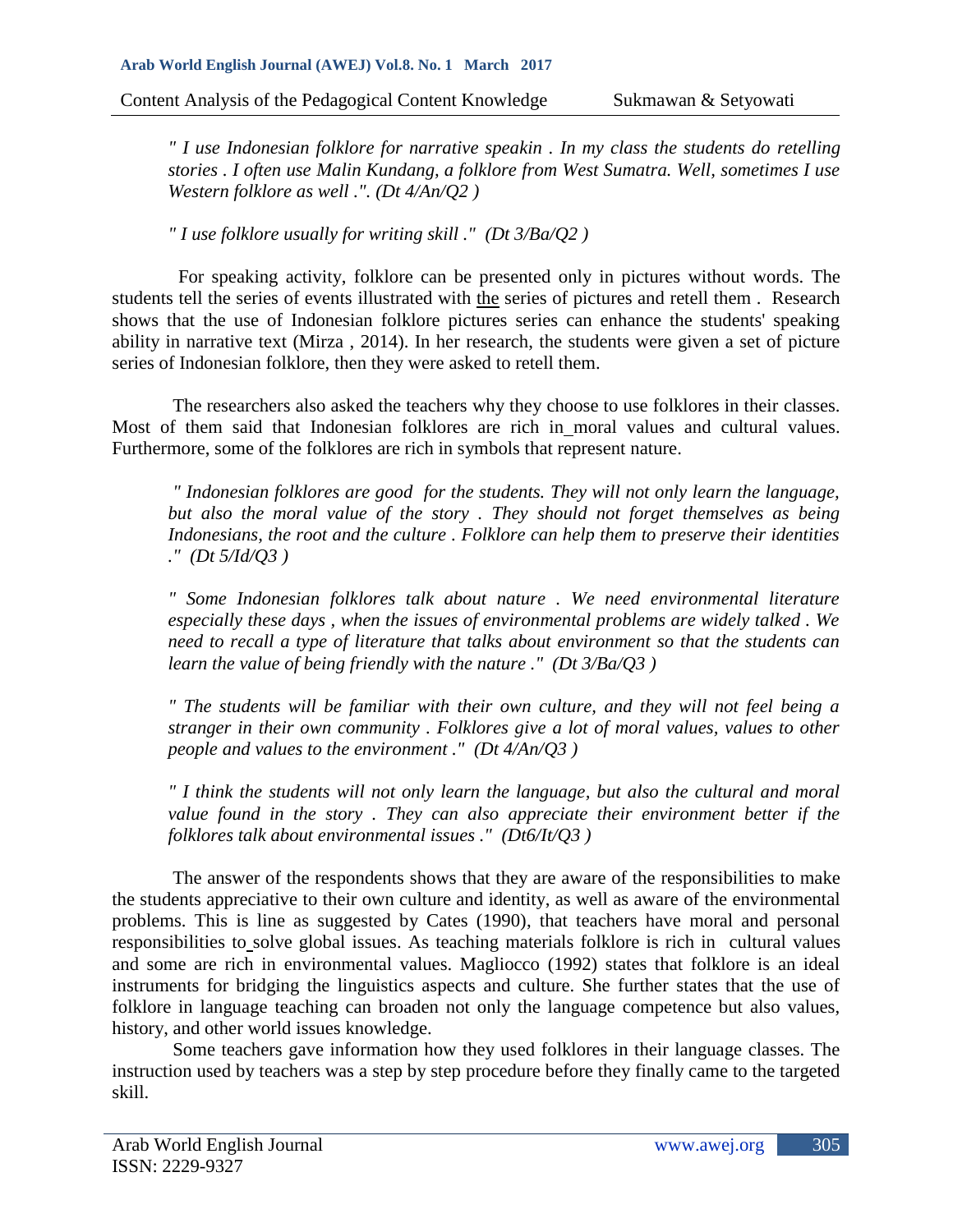*" This is how I do it. I give them the pictures related to the folklore, then I ask them to read the story. Then we discuss the structure before the students retell the story in their own words " (Dt 4/An/Q4 )* 

*" For teaching narrative readin , I often use folklore. But I use pictures to help students understand the story. I use picture series." (Dt1/Di/Q4 )*

*"First, give students the model text, then we discuss its generic structure. The students are stimulated to mention other folklore they are familiar with. After that, they are instructed to make the narrative text in paragraphs." (Dt3/Ba/Q4 )*

The use of folklore in language class may utilize pictures as instructional aids. The use of picture series for narrative is considered appropriate because pictures series help the students to understand the events occur in the story better. Research has shown that the use of picture series can improve the students ' ability in narrative writing (Gutierrez, Puello & Garvis, 2015), in narrative reading (Fitriyaningsih, Sutarsyah, & Simanjuntak, 2013), and in narrative speaking (Windihastuti , 2013). The teacher also presents the model text before asking the students to write by using folklore. Through the use of model text, the students can identify the structure of genre and model it for their production. Setyowati & Widiati (2014) state that presenting the students with the model text is helpful for the student not only to get the idea of how the text is constructed that is the orientation, conflicts, and resolution, but also the diction, tenses, and phrases to connect the events . It can be concluded that to make folklore is effectively used in foreign language classes, the teacher should help the students with instructional aids, such as picture series, and present the model text before asking the students to produce one.

# **Conclusion**

Folklores are rich of values. They are derived from the beliefs system of a particular community and region. Folklores help human to act accordingly with their surrounding preserving their culture and nature. In Indonesia, there are particular follklores which present environmental messages either literally, or symbolically. Some folklores use feminim word, such as mother to symbolize nature (earth). There are two messages brought by the folklore in the study, namely, human is basically the cause of the disaster because of the negligence and wrong treatment to nature, and human himself who can stop, or at least minimize, the disaster. The man-made dissaster can be stopped only if human lives side by side with nature, respect it, and use the resources accordingly, setting aside the basic human trait, that is greed and arrogance.

The folklore with ecological messages can be used for teaching language skills as a type of instructional materials. These folklores can cultivate a character to love, respect, and protect nature within individuals as well as sharpen their cultural literacy. To be used effectively in foreign language classes, the teachers need to use instructional media and present a step by step instruction to enable the learners maximize their communication skills.

This research however, has some limitations. This research does not cover in what way folklore benefits learners either in receptive skills or productive skills. The information whether folklore with ecological messages is able to increase the students environmental awareness as reflected on their language performance also remains unknown. Therefore, future researchers are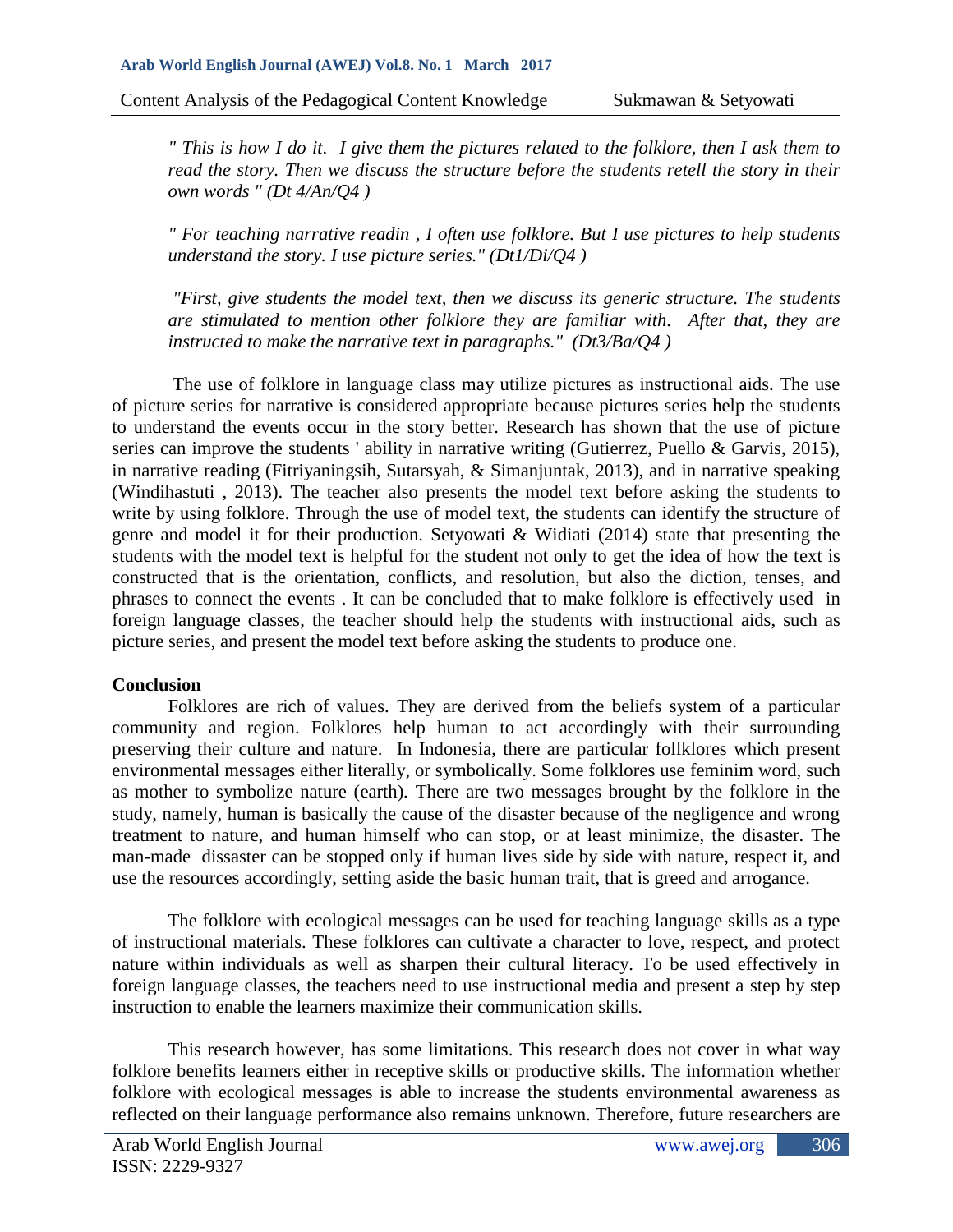suggested to investigate those areas to have better understanding how folklores indeed help learners in learning and acquiring the foreign language.

### **About the Authors:**

**Sony Sukmawan** is a faculty member of Faculty of Cultural Studies in Brawijaya University of Malang. He has been teaching in the institution for about 11 years until present. He earned his Undergraduate degree, Master degree, and Doctoral degree in Indonesian and Literature Education from State University of Malang and had joined the English Intensive Course in the University of Adelaide for three months. His subject interests are literature, literature and language teaching methodology, and research in education.

**Lestari Setyowati** is a fulltime lecturer of College of Teacher Training and Education (STKIP) PGRI Pasuruan, East Java, Indonesia. She has been teaching English for 17 years in the institution until present. She earned her Undergraduate degree, Master degree, and Doctoral degree in English Language Teaching (ELT) from State University of Malang. Her subjects interest are Teaching EFL Writing, Instructional media in EFL context, literature and ELT.

# **References**

- Adams, [M.](https://plus.google.com/u/0/108002809946749848449?rel=author) 2011. *Why Most Natural Disasters Aren't Natural At All.* Natural News, Available at [http://www.naturalnews.com/031025\\_natural\\_disasters \\_floods.html](http://www.naturalnews.com/031025_natural_disasters%20_floods.html)
- Babaee, R & Yahya, W.R. (2014). Significance of Literature in Foreign Language Teaching. *International Education Studies*, *7* (4): 80-85.
- Cates, K. (1990). Teaching for a Better world: Global Issues in Language Education*. The Language Teacher, 14*: 3-5.
- Fabusuyi, A. A. (2014). Integrating Folktales in the Teaching of German –A Practical Approach. *International Journal of Humanities and Social Science*, *4*: 11(1): 246-251
- *Fitriyaningsih,D., Sutarsyah,C., & Simanjuntak, E.G (2013).* Increasing Student Narrative Text Reading Comprehension Ability Through Serial Pictures*. U-JET*, 2 (5): 1-13
- Floris, Flora Deborah. (2004). The Power of Literature in EFL Classrooms. *Kata,* 6 (1): 1-12.
- Garrard, G. (2004). *Ecocriticism.* New York: Routledg
- Gürsoy, E. (2010). Implementing Environmental Education to Foreign Language Teaching to Young Learners. *Educational Research, 1,* (8), 232-238.
- Gürsoy, E., & Sağlam, G.T. (2011). ELT Teacher Trainees' Attitudes Towards Environmental Education And Their Tendency To Use It In The Language Classroom. *Journal of International Education Research* , *7* (4): 47 – 52.
- Gutiérrez, K. G. C, Puello, N.M. & Galvis, L.A.P. (2015). Using Pictures Series Technique to Enhance Narrative Writing among Ninth Grade Students at Institución Educativa Simón Araujo. *English Language Teaching*; *8* (5): 45-71
- Ikranegara. (In Press). *Kumpulan Dongeng Binatang.* Surabaya: Pustaka Agung Harapan.
- Kaltsum, H. U., & Utami, R.D. (2015). *Folklores as English Teaching Media for Young Learners,* Proceeding from International Conference on Science, Technology and Humanity 2015, Surakarta: Universitas Muhamadiyah Surakarta.
- Magliocco, S. (1992). Folklore and Language Teaching.*Italica,* 69 (4): 451-465